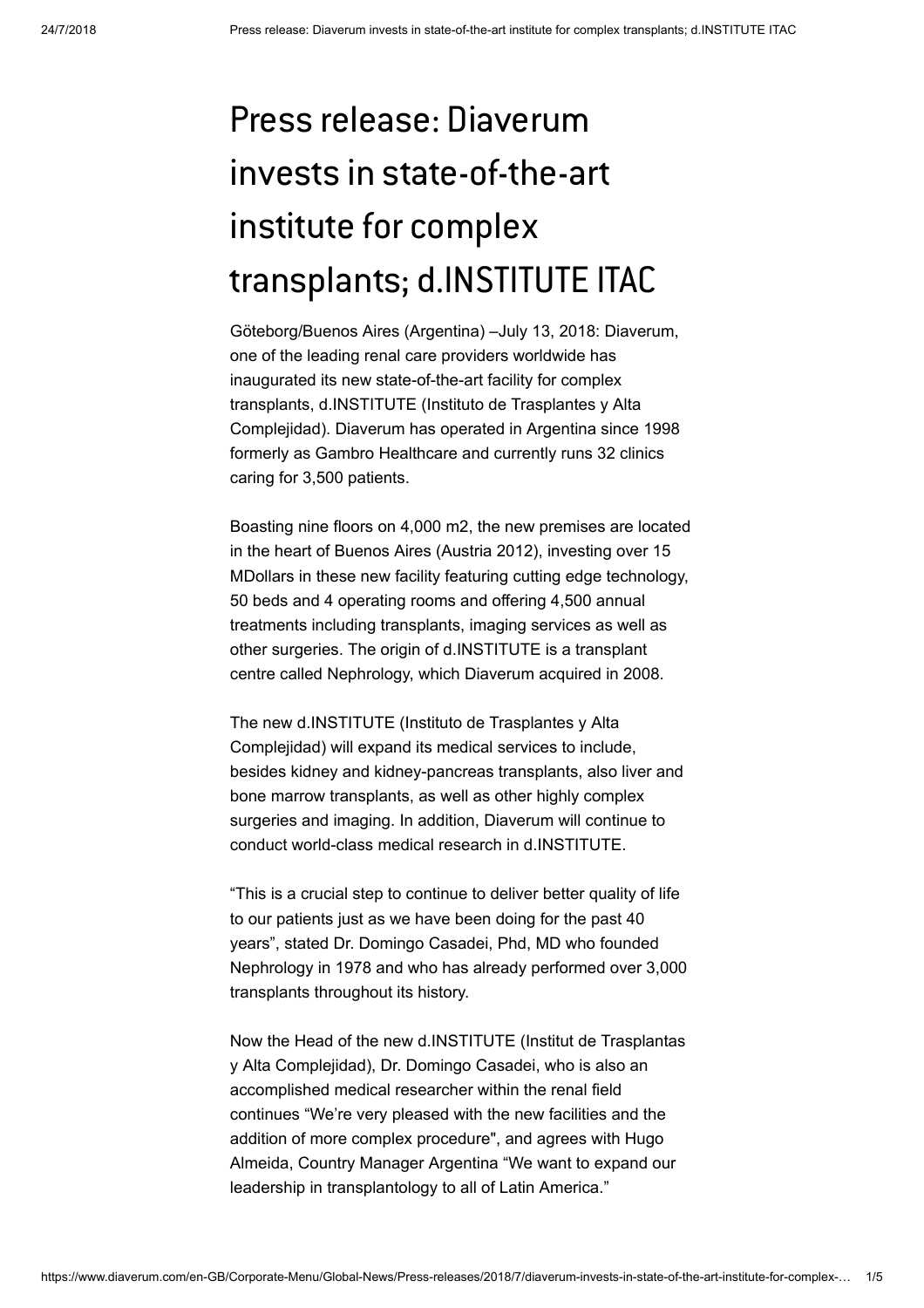Annette Kumlien, SVP, COO and Area Director for Argentina, adds "Our patient centric approach is visible both through our scope of services as well how it is deployed through the care processes in our kidney clinics. Also the d.INSTITUTE is based on the same principles – widening of the service scope and focusing on facilitating the patient through the facility in a functional way"

Dag Andersson, President and CEO of Diaverum expressed how proud he is of our new state-of-the-art d.INSTITUTE facilities. "The investment in d.INSTITUTE (Instituto de Trasplantes y Alta Complejidad) both in terms of new facilities and expansion of services are key to our global strategy aiming to offer comprehensive care for kidney patients around the world. We are delighted with this new initiative in Argentina and look forward to see it expanding its reach within the region".



*In the image from left to right: Horacio Larreta, Mayor Buenos Aires; Domingo Casadei; Annette Kumlien; Maria Gabriella Michetti, vice president Argentina (sitting).*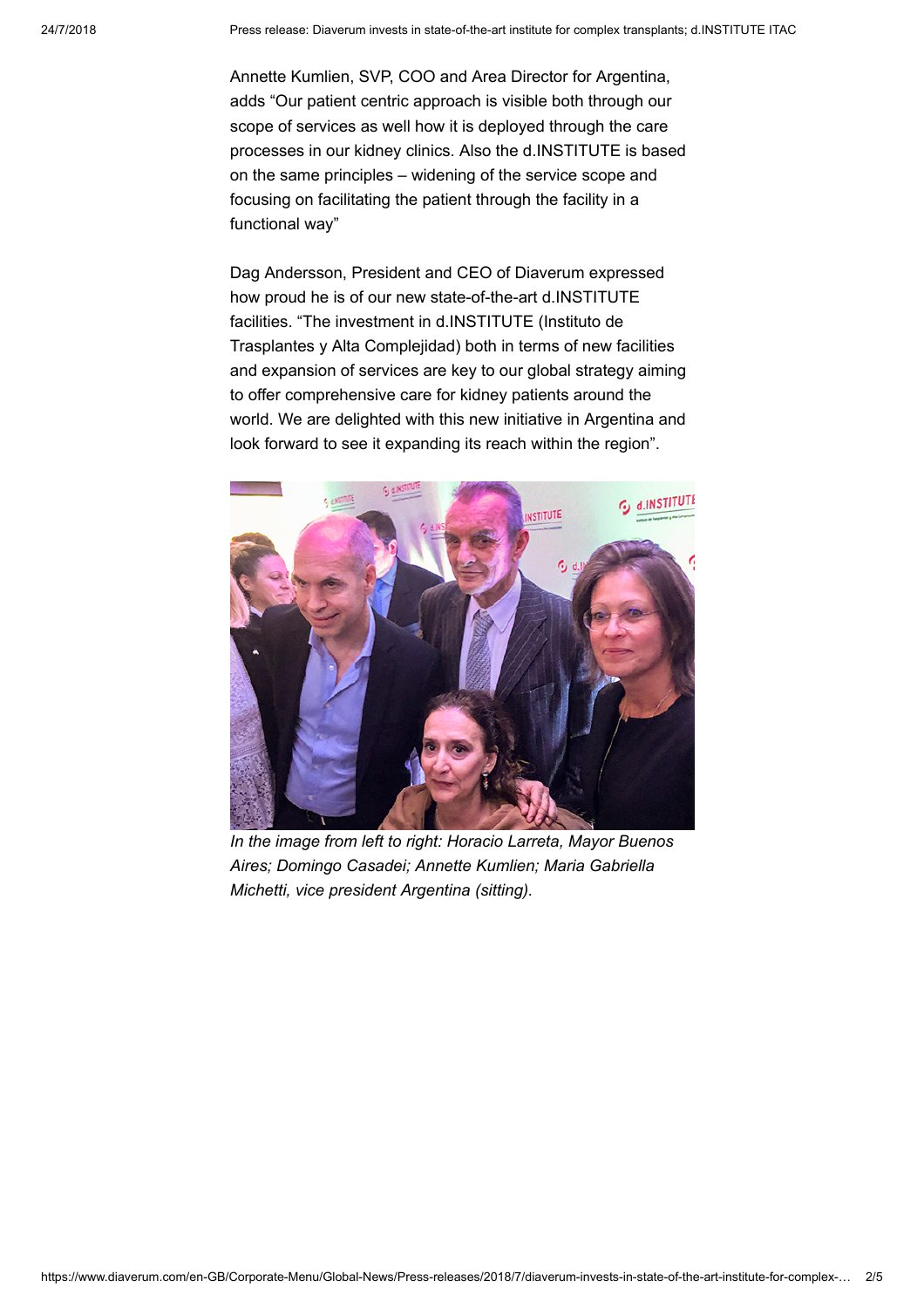24/7/2018 Press release: Diaverum invests in state-of-the-art institute for complex transplants; d.INSTITUTE ITAC



## **Press Contact**

Christina Waller Sterner Corporate Communication Diaverum E-mail: Christina.sterner@diaverum.com Phone: +46 767 66 90 67

#### **About Diaverum globally**

Diaverum is a global renal care provider with a clear patient focus. As one of the world's leading renal care providers we stand for excellent medical quality, renal care services and a patient-centred research. Being product-independent also gives us the flexibility to offer individual treatments for the individual needs of our patients and by coordinating our patients' healthcare needs, we are improving their quality of life. At the same time we are creating value in the healthcare system by optimising the use of healthcare budgets — for the benefit of the patient and the society. Our experience in renal care dates back more than 25 years, when the first dialysis clinic was established, under the former name Gambro Healthcare, defining our Swedish roots. Today 11,000 employees care for more than 33,000 patients in 18 countries in Europe, Latin America, Asia and Middle East. Diaverum has its head office in Lund, Sweden and a corporate office in Göteborg. www.diaverum.com

## **About Diaverum Argentina**

Argentina has for until end of 2017 been the largest country in the Diaverum group with 32 clinics (compared to The Kingdom of Saudi Arabia who is now the largest Diaverum country with 35 clinics) and 3500 patients (The Kingdom of Saudi Arabia over 4000 patients). d.INSTITUE, formerly operating in smaller